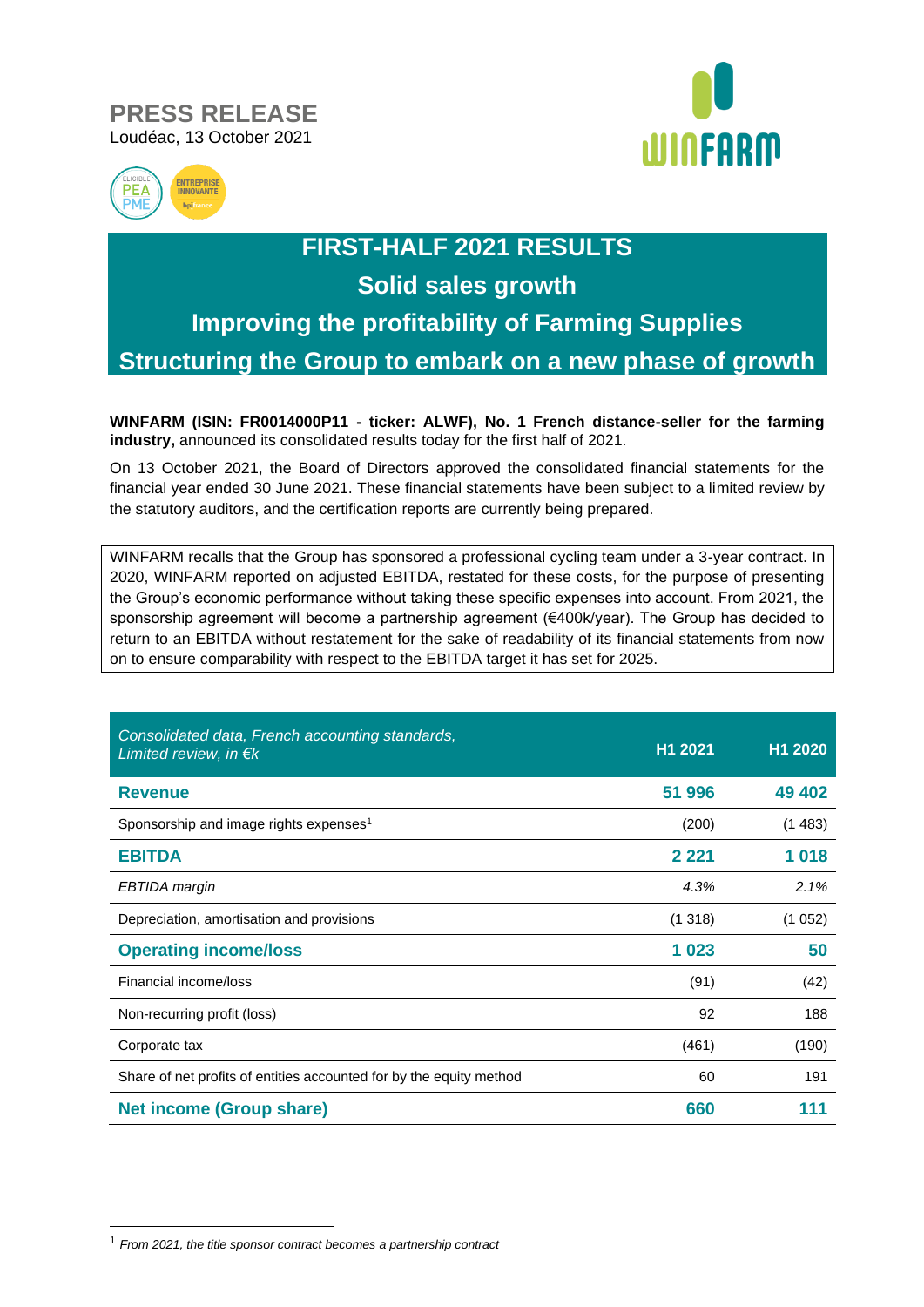#### **GROWTH IN SALES IN HISTORICAL ACTIVITY, ACCELERATION IN GROWTH DRIVERS**

| In millions of euros, Limited review | H1 2021 | H1 2020 | Change  |
|--------------------------------------|---------|---------|---------|
| <b>Farming Supplies</b>              | 46.5    | 42.8    | $+9%$   |
| <b>Farming Nutrition</b>             | 4.8     | 6,0     | $-20\%$ |
| Other                                | 0.7     | 0.6     | $+15%$  |
| <b>Total</b>                         | 52.0    | 49.4    | $+5%$   |

#### **FARMING SUPPLIES**

Acceleration in the high-potential horse and landscape markets (+41% and +85%, respectively)

The Farming Supplies business (89% of H1 2021 revenue), under the Vital Concept brand, recorded sales growth of +8.7% year-on-year.

WINFARM benefited from the impacts of its diversification in the horse and landscape markets, where sales continued to gather pace over the first six months of the year, generating growth of +40.6% and +84.6%, respectively. These performances are all the more noteworthy for coming on the heels of sharp respective gains of +23% and +42% in 2019, and +33% and +88% in 2020, underscoring the impressive potential of these markets to contribute to the Group's future growth.

The Group also benefited from strong growth in the Farm Gates segment, single-handedly accounting for more than one-third of total H1 2021 revenue growth.

Drawing on its well-established reputation, Vital Concept has become a key brand and a leading partner in these two markets.

The Group is also expanding in its historical scope of operations, aided by successful diversification in high-demand categories such as the Tubular range in livestock equipment, wear parts with the development of the STEROK brand, and the Clothing & Footwear range.

#### **FARMING NUTRITION**

#### Farming Nutrition: Change of Management and cyclical downturn in exports due to the health crisis

At the beginning of the year, the Group's Management decided to review the Operational Management of Farming Nutrition, under the Alphatech brand, to enable it to be able to follow the strategic roadmap. In addition, business was temporarily penalised due to the temporary impacts of the rise in bird flu cases in Southeast Asian countries combined with the conditions brought on by the COVID-19 health crisis, which continued to adversely affect export trade given that Alphatech earns more than 50% of its revenue outside France.

#### **IMPROVEMENT IN PROFITABILITY CARRIED BY THE FARMING SUPPLIES DIVISION**

The Group's gross margin grew faster than business growth. Up +8% to €17.1m, it now accounts for 32.8% of revenue vs. 32.1% in H1 2020. Against a backdrop of generalised increases in commodities prices, this control of the gross margin illustrates the Group's ability to effectively pass on purchase price increases.

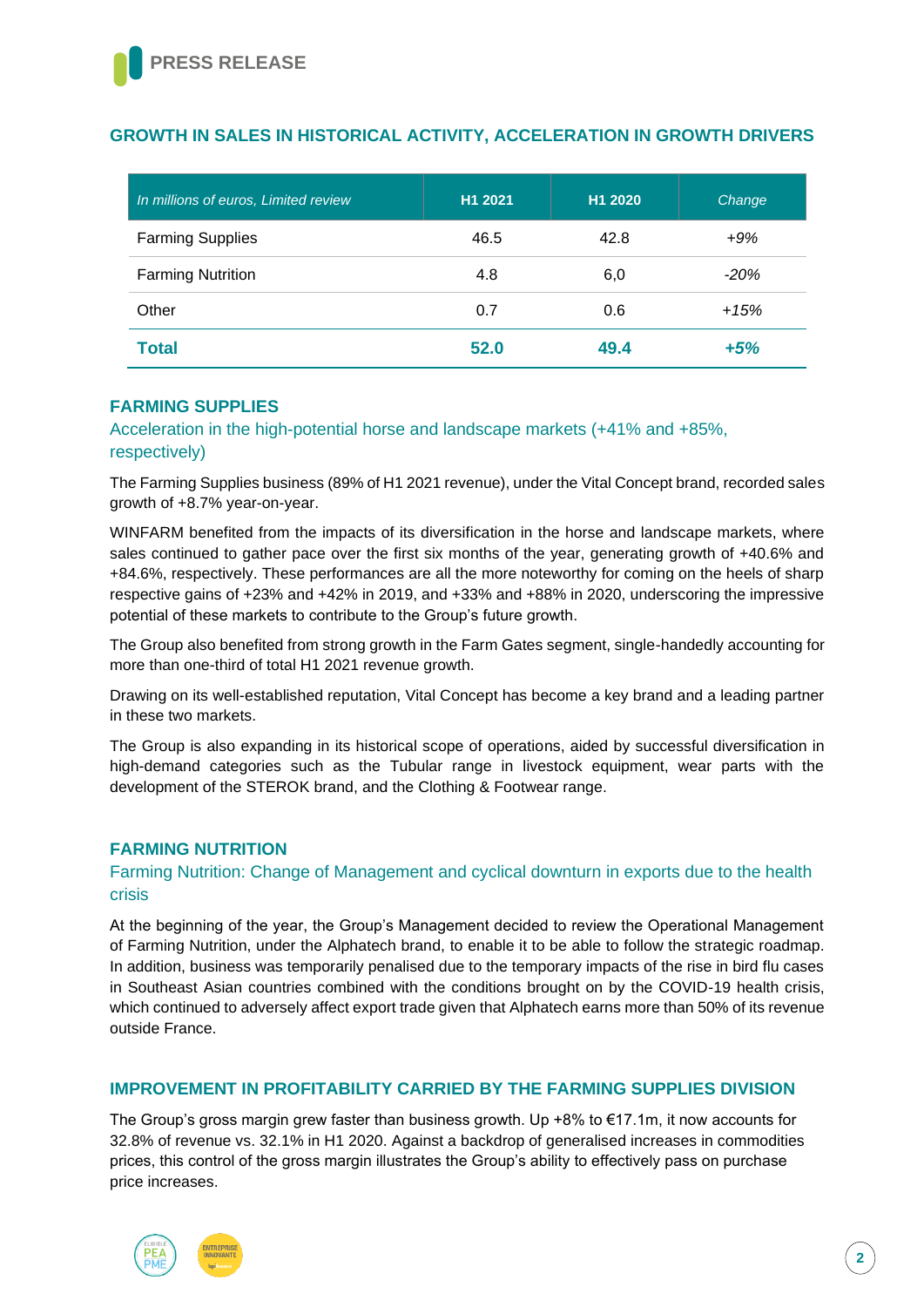

The increase in business and the continuation of work to optimise logistics flows as well as the reduction in the use of subcontracting continued to favour the increase in EBITDA for the farming supplies division, which amounted to €2.2 million, representing 6.1% of revenue compared with 4.2% in H1 2020.

In the Farming Nutrition division, EBITDA increased to €0.6m compared to €0.2m in H1 2020, benefiting from the increase in gross margin, which helped limit the impact of the drop-in activity in the division due to the decline in export sales.

Overall, consolidated EBITDA amounted to €2.2m compared to €1.0m in H1 2020, representing an EBITDA margin of 4.3% of revenue compared with 2.1% in H1 2020. After reintegrating sponsorship and image rights expenses, the adjusted EBITDA rate was 4.5% vs. 5.1% in H1 2020.

After taking into account depreciation, amortisation and provisions for €1.3m, operating income amounted to €1.0m compared to €0.1m in H1 2020.

Net profit, Group share, amounted to €0.7m vs. €0.1m in H1 2020

#### **A SOLID FINANCIAL STRUCTURE**

As at 30 June 2021, the company posted equity of €22.9m for financial debt of €18.6m (including amounts due to credit institutions, financial liabilities on financial leases, current bank loans and contributions to current accounts), down €5.5m compared to H1 2020. Cash was €16.2m, including the proceeds from the exercise of the overallotment option related to the fundraising carried out in December 2020 as part of the company's IPO.

#### **2021 OUTLOOK**

#### Heading for a new phase of growth

In the second half of 2021, the Group is confident that the strong sales momentum will continue. WINFARM will benefit in particular from the acquisition of BTN Haas last July, an important new step in its European conquest strategy, by establishing itself as a major player in the Netherlands, one of the most important markets in the field of agriculture and livestock in Europe, and establishing itself as a major international player.

The next objectives will be focused primarily on the success of the integration, with the aim of extending the scope of BTN de Haas to the farming nutrition market, offering significant potential for development.

The Group will also capitalise on the strengthening of Alphatech's managerial structure, whose mission will be to increase the awareness of the Alphatech brand and accelerate its sales once the health situation stabilises. This business development plan will ultimately be linked to the production of the food supplement plant, which is expected to begin construction in the coming months.

On the Farming Supplies markets, the expansion of the client base to new market segments such as grain producers, the development of the web channel with the roll-out of a purchasing recommendations algorithm and the realisation of new partnerships will be all the levers that should enable the Group to accelerate the growth of its Farming Supplies business. The Group will also benefit from the strong potential of the horse and landscape markets, a growth driver for the Group that offers solid opportunities in terms of both organic growth and external growth in markets that are still highly fragmented.

WINFARM is confident that the strong sales momentum will continue in H2 2021. The rise in commodities prices could, however, weigh slightly on the excellent margins. For 2021, the Group anticipates continued growth in the first half of the financial year. This growth in the business should be accompanied by an improvement in EBITDA.